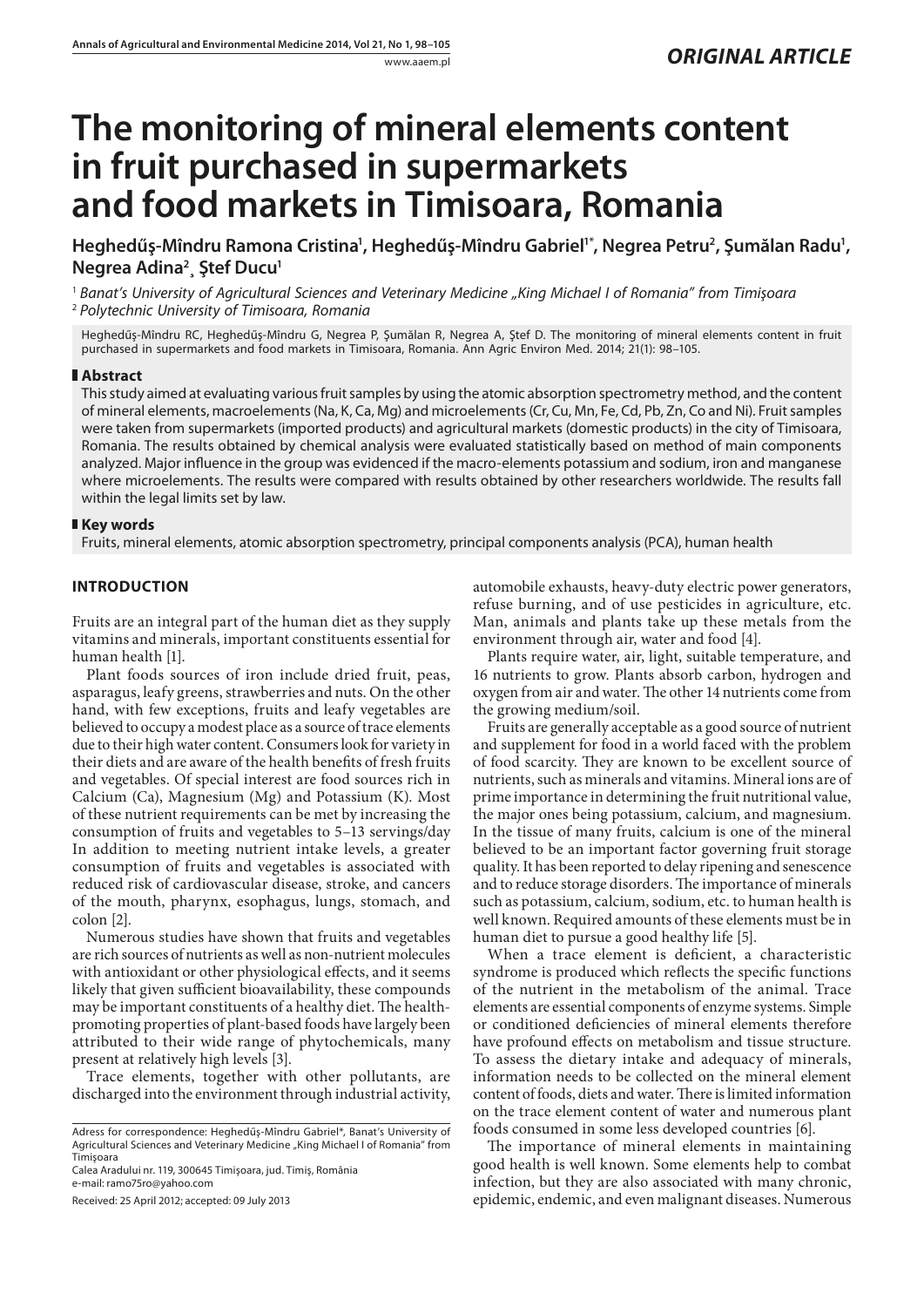epidemiological investigations have pointed out that a lack of essential mineral elements can precipitate an increase in sensitivity to illness, leading to suboptimal health or an enhancement of disease occurrence and development. If the human body is lacking zinc, copper and other trace elements, or if there is an imbalance in the body, it will lead to or aggravate some diseases, including coronary heart disease, diabetes, hyperlipidaemia, hypertension, and childhood zinc deficiency among others. Iodine, selenium, zinc, iron, copper, manganese, and chromium have been recognized as the essential mineral elements indispensable for maintaining normal life activities.

Although mineral elements cannot be synthesized by the human body, they can be obtained from the consumption of certain foods. Through the continuous progression in techniques for the sensitive quantitative analysis of trace elements, it became recognized that green and natural foods are important sources.

Heavy metals are mobile and are easily taken up by plants in the environment, and are commonly found in trace amounts in plants.

Another study showed that the Mn content of the tissue in the central region of the fruit was reduced by NH4 ions, whereas the Cu content of this tissue increased, and the highest concentrations of K were found in the neck and skin tissues, whereas the highest concentrations of Mn and Cu were observed only in the fruit skin [7].

### **MATERIALS AND METHOD**

**Chemicals.** HCl (Merk),  $HNO<sub>3</sub>$  (Merk),  $C<sub>2</sub>H<sub>2</sub>$  (Linde).

**Fruits.** 23 vegetables: Plums (Chile), Plums (Periam, Romania), Strawberries (Belgium), Strawberries (Dumbrava, Romania), Apples (Italy), Apples (Bucovat, Romania), Pears (Italy), Pears (Bucovat, Romania), Peaches (Greece), Peaches (Periam, Romania), Apricots (Greece), Apricots (Periam, Romania), Sour cherry (Hungary), Sour cherry (Bucovat, Romania) Cherry (Bulgaria), Cherry (Bucovat, Romania), Raspberry (The Netherlands), Raspberry (Dumbrava, Romania), Watermelon (Greece), Watermelon (Periam, Romania), Melon (Periam, Romania), Melon (Turkey), Grapes (Egypt).

**Absorption/flame atomic emission spectrometer.** Atomic Absorption Spectrometer – Varian 280 FS SpectrAA. Flame type: air/acetylene. The sodium, potassium, calcium, magnesium, chromium, copper, manganese, iron, cadmium, lead, zinc, elements determination by atomic adsorption spectrometry was performed with the atomic emission method. Analysis by flame atomic absorption spectrometry was performed under the conditions shown in **Table 1 and Table 2.**

In analysis of fruits, particularly importance has taken her test and training environments for analysis because the results should reflect as accurately as the chemical composition of fruit product sample was taken for analysis. In most cases the plant material is not homogeneous.

Conditioning of samples analyzed immediately after harvesting was carried out to remove impurities (ground or vegetation debris, etc.), by washing, followed by removal of adherent water with filter paper to full drying.

#### **Table 1.** Analysis by flame atomic absorption spectrometry

| Element   | Lamp<br>current<br>mA | Wave-<br>length<br>nm | Band<br>width,<br>nm | Air flow<br>L/min | Flow rate<br>$C_2H_{21}$<br>L/min | Standard<br>mq/L |  |  |
|-----------|-----------------------|-----------------------|----------------------|-------------------|-----------------------------------|------------------|--|--|
| Chromium  | 7.0                   | 357.9                 | 0.2                  | 13.5              | 2.9                               | 2/4/6/8/10       |  |  |
| Cooper    | 4.0                   | 324.8                 | 0.5                  | 13.5              | 2.0                               | 1/2/3/4/5        |  |  |
| Manganese | 5.0                   | 279.5                 | 0.2                  | 13.5              | 2.0                               | 1/2/3/4/5        |  |  |
| Iron      | 5.0                   | 248.3                 | 0.2                  | 13.5              | 2.0                               | 3/6/9/12/15      |  |  |
| Cadmium   | 4.0                   | 228.8                 | 0.5                  | 13.5              | 2.0                               | 0.5/1/1.5/2/2.5  |  |  |
| Lead      | 9.0                   | 217.0                 | 1.0                  | 13.5              | 2.0                               | 2/4/6/8/10       |  |  |
| Zinc      | 5.0                   | 213.9                 | 1.0                  | 13.5              | 2.0                               | 0.5/1/1.5/2/2.5  |  |  |
| Calcium   | 6.0                   | 422.7                 | 0.5                  | 13.5              | 2.0                               | 5/10/15/20/25    |  |  |
| Magnesium | 6.0                   | 202.6                 | 1.0                  | 13.5              | 2.0                               | 5/10/15/20/25    |  |  |

**Table 2.** Analysis by flame atomic emission spectrometry

| Element   | Lamp<br>current<br>mA | Wave-<br>length<br>nm | Band<br>width.<br>nm | Air flow<br>L/min | Flow rate<br>$C_2H_2$<br>L/min | Standard<br>mq/L |  |  |
|-----------|-----------------------|-----------------------|----------------------|-------------------|--------------------------------|------------------|--|--|
| Sodium    | 6.0                   | 589.0                 | 0.2                  | 13.5              | 2.9                            | 5/10/15/20/25    |  |  |
| Potassium | 6.0                   | 766.5                 | 1.0                  | 13.5              | 2.0                            | 2/4/6/8/10       |  |  |

The primary samples thus obtained were mixed together and from the material obtained medium samples were formed after the quartering method. To determine the dry matter, macro and trace elements content of each variety, 100 ±0.001 g edible parts were selected.

The fruits were divided by cutting into small pieces and removing stones or shells with the use of plastic utensils. Divided fruits were placed in an oven at 105 °C until a constant weight was attained, i.e. when the loss of mass was the same one hour after the last weighing)

The porcelain capsules were cleaned and brought to constant weight by drying at 105°C, weighing approximately 100 g (with an accuracy of  $\pm$  0.001 g) plant product). They were then placed in oven-proof capsules at 50–60 °C where they remained for 6 hours. The temperature was then raised to 105 °C and maintained another for 6 hours. After this time, the samples were removed from the oven capsules and allowed to cool in a desiccator provided with the desiccant agent. After cooling, the capsules were weighed and replaced in the oven. This was repeated until the differences between two successive weighings does not exceed  $\pm$  0.001 g.

**Dry mineralization.** Fruit organic matter was oxidized by oxygen in the air in a calcination furnace, heated gradually to 550 °C, which was maintained for 6–8 hours. The method used was that described in STAS 5954/1–86 (Fruit and vegetable products; mineralization samples for determination of metals – In Romanian), adapted to the specific analysis of plant products.

2 g of plant products obtained after drying were placed in a cold roasting oven. The temperature was gradually raised to 200–250 °C and maintained until complete charring was achieved. The oven temperature was then raised to 550 °C and maintained for 6–8 hours, until a white ash remained.

**Wet mineralization.** The volume of acid depends on the amount of ash sample. Mineralization of samples was performed as follows: 1–2 g sample with 10 ml HCl and 5 mL  $HNO<sub>3</sub>$ , or 3–4 g sample with 21 ml HCl and 7 mL  $HNO<sub>3</sub>$ .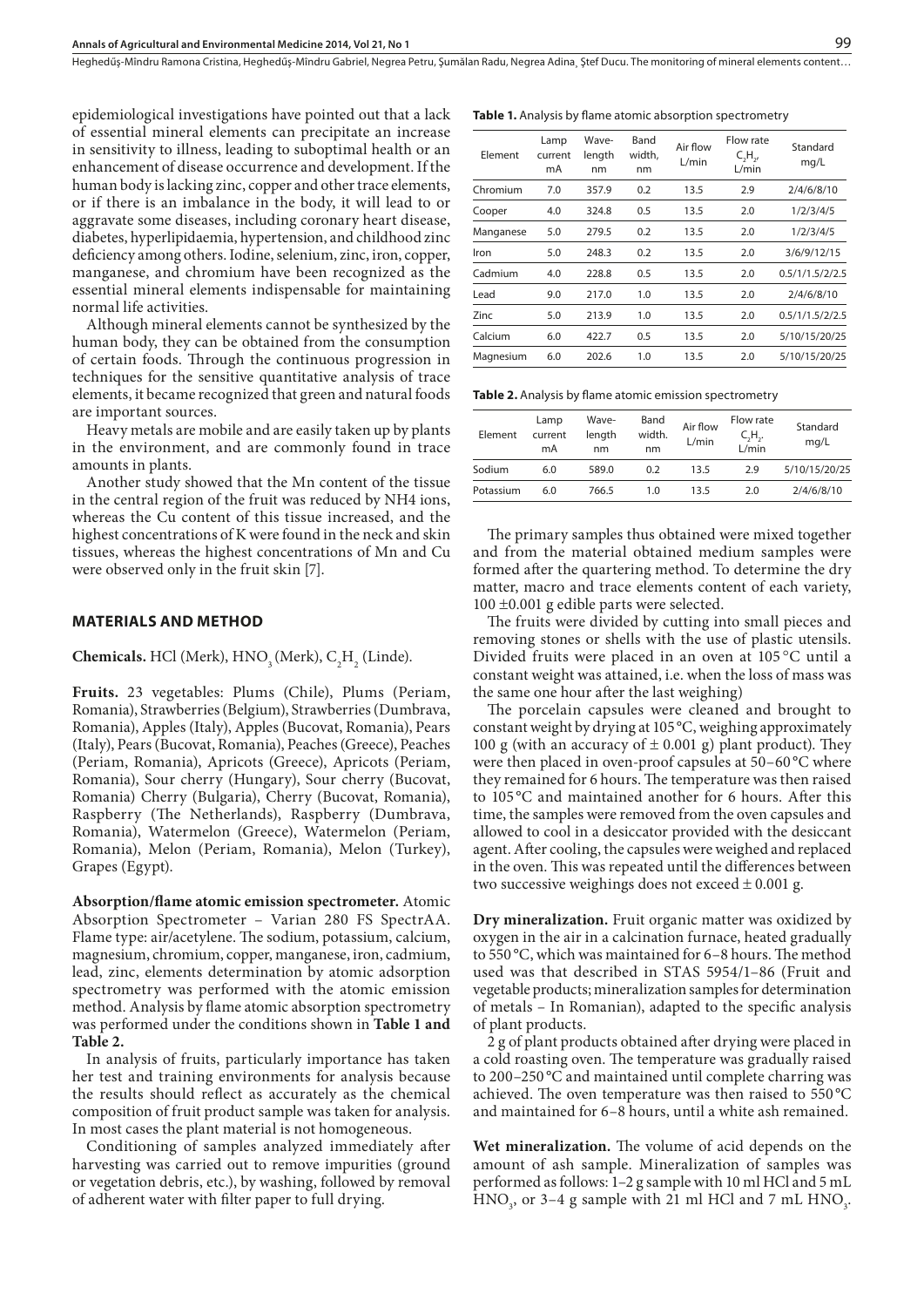This was boiled until an almost dry sample was obtained, then filtered and the filtrate washed so as to not exceed the volume of 100 mL (volume of the filter flask).

The operation was repeated for all 24 samples analyzed. Filtrates obtained were collected in glass bottles (100 mL) for analysis by atomic absorption of macro- and micro-elements.

**Determination of macro and trace elements by atomic absorption spectrometry.** The method is based on measurement by atomic absorption spectrometry, the concentration of macro and trace elements in the acid extract obtained from the ashes of the plant product sample. Analytical process includes two steps: digestion, dry route and dosage, by atomic absorption spectrometry.

Macro and trace elements distribute the hydrochloride solution spray mineralization obtained in an air-acetylene flame, and the measured absorbance at a wavelength characteristic of each element was analyzed.

Following the analysis made in terms of load in macro and trace elements (sodium, potassium, calcium, manganese, chromium, cooper, manganese, iron, cadmium. lead, zinc nickel and chromium), samples of primary horticultural products (fruits) bought from supermarkets and food markets were obtained. (**Tab. 3**).

**Principal Components Analysis (PCA).**In some cases, when the data set contains a large number of dependent variables, it may prove useful to reduce the data set into smaller segments to provide a clearer and more interpretable result. Principal component analysis (PCA) is an ideal tool for such tasks, in that a data set can be described by the principal components according to the degree of variance within the data.

Components with little explained variance can be omitted from the analysis, thus reducing the amount of data while still retaining most of the information. PCA may also be used in exploratory analysis, where plots of the principal component loadings can be used to identify variables that are similar to each other.

PCA is a mathematical tool which performs a reduction in data dimensionality and allows the visualisation of underlying structure in experimental data and relationships between data and samples. PCA was performed using The unscrambler software package (Version 9.7; CAMO, Norway). PCA transforms the original, measured variables into new, uncorrelated variables called principal components

The first principal component covers as much of the variation in the data as possible. The second principal component is orthogonal to the first and covers as much of the remaining variation as possible, etc. [8].

#### **RESULTS**

A maximum concentration of the element sodium was recorded for sample Melon (Periam, Romania) (9.35 mg/100g), and the samples: Strawberries (Belgium), Strawberries (Dumbrava, Romania), Apples (Bucovăţ, Romania), Pears (Italy), Melons (Turkey), Watermelons (Periam, Romania),

**Table 3.** Concentration of macro- and micro-elements (Na. K. Ca. Mg. Cr. Cu. Mn. Fe. Cd. Pb. Zn. Ni. Co) in fruit samples purchased from supermarkets and food markets in Timisoara, Romania

| Sample<br>No. Crt.<br>coding |          | Fruit samples           | Macro- and micro-elements expressed in mg/100g dry substance |       |      |      |       |       |        |         |        |       |         |
|------------------------------|----------|-------------------------|--------------------------------------------------------------|-------|------|------|-------|-------|--------|---------|--------|-------|---------|
|                              | analyzed | Na                      | Κ                                                            | Ca    | Mg   | Cu   | Mn    | Fe    | Cd     | Pb      | Zn     | Co    |         |
| 1.                           | $F-1$    | Plums (Chile)           | 3.7                                                          | 154   | 1.05 | 3.1  | 0.28  | 0.095 | 0.0475 | 0.0005  | 0.03   | 0.08  | < 0.010 |
| 2.                           | $F-2$    | Plums (Periam)*         | 3.75                                                         | 151.5 | 1.2  | 3.1  | 0.15  | 0.105 | 0.0525 | < 0.001 | 0.01   | 0.02  | < 0.010 |
| 3.                           | $F-3$    | Strawberry (Belgium)    | 6.25                                                         | 115   | 1.45 | 3.6  | 0.255 | 0.365 | 0.1825 | 0.001   | 0.035  | 0.05  | < 0.010 |
| 4.                           | $F-4$    | Strawberry (Dumbrava)*  | 6.2                                                          | 167   | 1.05 | 4.65 | 0.205 | 0.215 | 0.1075 | 0.0005  | 0.035  | 0.07  | 0.0025  |
| 5.                           | $F-5$    | Apples (Italy)          | 3.75                                                         | 156   | 1.1  | 2.8  | 0.17  | 0.095 | 0.0475 | 0.0005  | 0.05   | 0.00  | < 0.010 |
| 6.                           | $F-6$    | Apples (Bucovat)*       | 7.2                                                          | 112.5 | 1.2  | 3.5  | 0.155 | 0.095 | 0.0475 | 0.0005  | < 0.01 | 0.015 | < 0.010 |
| 7.                           | $F-7$    | Pears (Italy)           | 5.2                                                          | 101.5 | 4.2  | 3.25 | 0.005 | 0.04  | 0.02   | < 0.001 | < 0.01 | 0.00  | 0.002   |
| 8.                           | $F-8$    | Pears (Bucovat)*        | 4.8                                                          | 83    | 0.95 | 2.8  | 0.27  | 0.09  | 0.045  | < 0.001 | 0.005  | 0.035 | < 0.010 |
| 9.                           | $F-9$    | Peaches (Greece)        | 3.75                                                         | 179.5 | 0.7  | 3.6  | 0.08  | 0.07  | 0.035  | 0.0025  | 0.04   | 0.04  | 0.0055  |
| 10.                          | $F-10$   | Peaches (Periam)*       | 3.95                                                         | 186.5 | 0.9  | 3.8  | 0.175 | 0.115 | 0.0575 | 0.0005  | 0.04   | 0.06  | < 0.010 |
| 11.                          | $F-11$   | Apricots (Greece)       | 5.6                                                          | 154   | 1.7  | 2.25 | 0.065 | 0.055 | 0.0275 | 0.004   | 0.085  | 0.015 | 0.019   |
| 12.                          | $F-12$   | Apricots (Periam)*      | 3.6                                                          | 210.5 | 2    | 4.15 | 0.125 | 0.115 | 0.0575 | < 0.001 | 0.01   | 0.00  | 0.0195  |
| 13.                          | $F-13$   | Sour cherry (Hungary)   | 3.65                                                         | 173   | 1.25 | 4.75 | 0.2   | 0.08  | 0.04   | < 0.001 | < 0.01 | 0.00  | 0.054   |
| 14.                          | $F-14$   | Sour cherry (Bucovat)*  | 3.8                                                          | 156   | 2.5  | 5.7  | 0.17  | 0.13  | 0.065  | < 0.001 | 0.015  | 0.00  | < 0.010 |
| 15.                          | $F-15$   | Cherry (Bulgaria)       | 3.95                                                         | 134.5 | 0.9  | 3.15 | 0.09  | 0.065 | 0.0325 | < 0.001 | 0.03   | 0.00  | 0.013   |
| 16.                          | $F-16$   | Cherry (Bucovat)*       | 3.1                                                          | 118   | 1.15 | 2.25 | 0.08  | 0.08  | 0.04   | 0.001   | 0.025  | 0.035 | < 0.010 |
| 17.                          | $F-17$   | Raspberry (Netherlands) | 7.1                                                          | 121   | 2.3  | 6.75 | 0.25  | 0.28  | 0.14   | 0.0005  | 0.03   | 0.18  | 0.033   |
| 18.                          | $F-18$   | Raspberry (Dumbrava)*   | 6.35                                                         | 147   | 2.2  | 6.35 | 0.265 | 0.485 | 0.2425 | < 0.001 | 0.005  | 0.085 | < 0.010 |
| 19.                          | $F-19$   | Watermelon (Greece)     | 3.9                                                          | 133.5 | 0.95 | 3.85 | 0.27  | 0.095 | 0.0475 | 0.0005  | 0.035  | 0.02  | 0.0335  |
| 20.                          | $F-20$   | Watermelon (Periam)*    | 7.35                                                         | 100   | 2.3  | 5.85 | 0.405 | 0.09  | 0.045  | < 0.001 | 0.01   | 0.065 | < 0.010 |
| 21.                          | $F-21$   | Melon (Periam)*         | 9.35                                                         | 131   | 1.65 | 3.6  | 0.05  | 0.065 | 0.0325 | 0.001   | 0.045  | 0.015 | < 0.010 |
| 22.                          | $F-22$   | Melon (Turkey)          | 5.75                                                         | 159   | 1.25 | 3.35 | 0.13  | 0.085 | 0.0425 | 0.0005  | 0.03   | 0.015 | 0.0205  |
| 23.                          | $F-23$   | Grapes (Egypt)          | 4.95                                                         | 165.5 | 0.85 | 2.95 | 0.275 | 0.075 | 0.0375 | 0.001   | 0.05   | 0.02  | < 0.010 |

\* Towns in Romania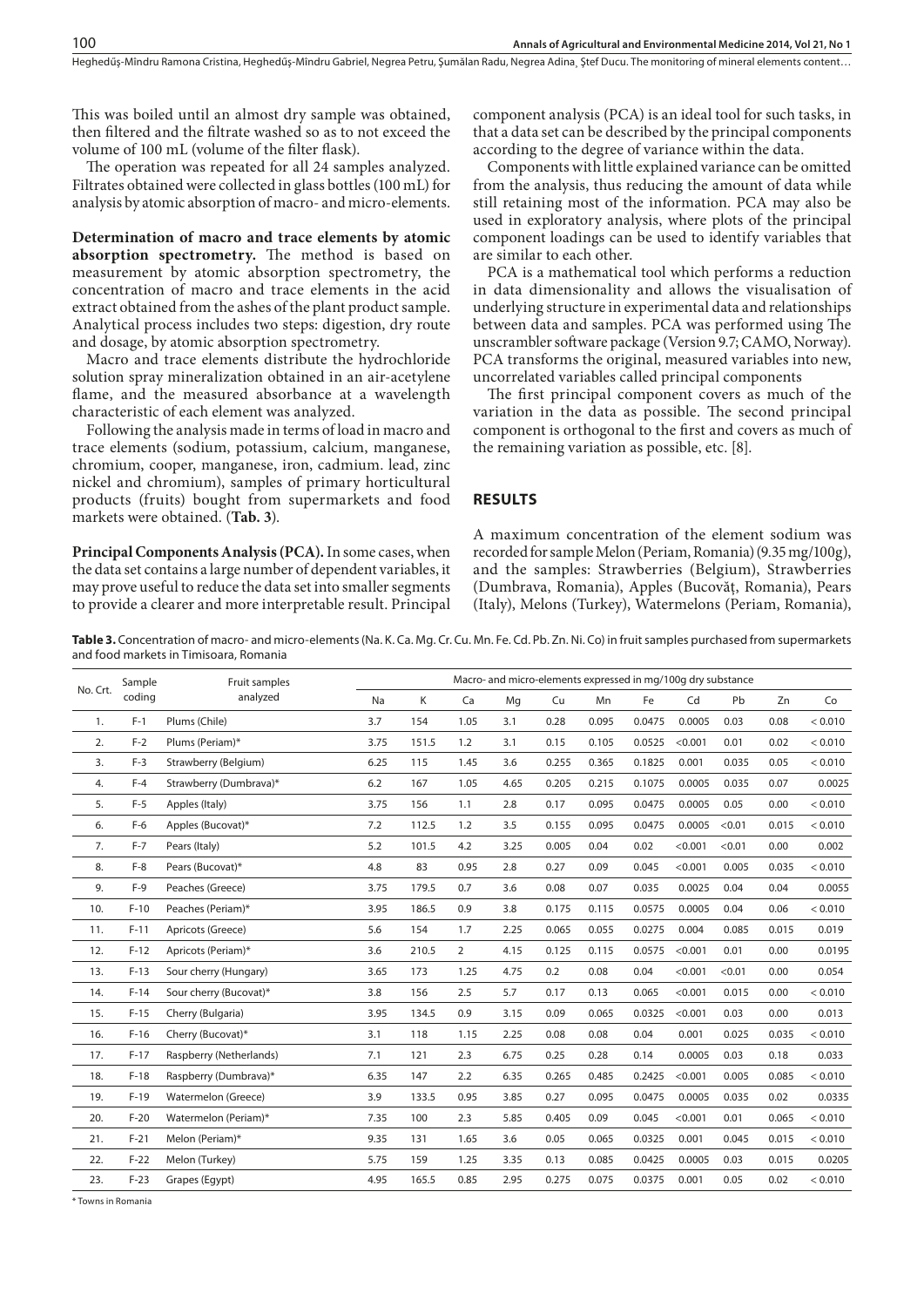Apricots (Greece), Raspberries (Dumbrava, Romania), Raspberries (The Netherlands) averaged in the range 5.2– 7.35 mg/100g. Small concentration values were determined and were very close for samples of fruit: Plums (Chile), Plums Periam, Romania), Apples (Italy), Pears (Bucovăţ, Romania), Watermelons (Greece), Sour cherries (Bucovăţ, Romania), Sour cherries (Hungary), Cherries (Bucovăţ, Romania), Cherries (Bulgaria), Apricots (Periam, Romania), Peaches (Periam, Romania), Peaches (Greece) and Grapes (Egypt), with values in the range 3.1–4.95 mg/100g. Most samples in this category were found to have values close to 3.5 mg/100g concentration.

The element potassium values were recorded in the range 0.7–4.2 mg/100g, the highest value recorded at 4.2 mg/100g in the sample Pears (Italy).

The highest values of magnesium concentration in these tests were obtained from samples of Watermelon (Periam, Romania), Cherries (Bucovăţ, Romania), Raspberries (Dumbrava, Romania), and Raspberries (The Netherlands) in the range 5.7–6.75 mg/100g. The results for other samples ranged between 2.25–4.75 mg/100g.

Analyses made to determine the chromium and nickel content of the fruit samples purchased from supermarkets and markets in Timisoara resulted in very small values below the detection limit of the device.

Maximum concentration values in copper were obtained for the sample analysis of Watermelons (Periam, Romania) – 0.405 mg/100g. The samples Plums (Chile), Strawberries (Belgium), Strawberries (Dumbrava, Romania), Apples (Italy), Apples (Bucovăţ, Romania), Watermelons (Greece), Sour cherries (Hungary), Sour cherries (Bucovăţ, Romania), Peaches (Periam, Romania), Raspberries (The Netherlands), Raspberries (Dumbrava, Romania) showed similar values, in the range 0.15–0.28 mg/100g. For samples of Pears (Italy), Melons (Turkey), Melons (Periam, Romania), Cherries (Bulgaria), Cherries (Bucovăţ, Romania), Apricots (Greece), Apricots (Periam, Romania), and Peaches (Greece), minimum values of the concentration of this element were recorded, in the range 0.13–0.005 mg/100g.

The highest values of manganese were determined in the analysis of samples of Strawberry (Belgium), at 0.365 mg/100g, and Raspberries (Dumbrava, Romania), at 0.485 mg/100g. Average values in the concentration of this element were determined for samples analysis of Strawberries (Dumbrava, Romania) – 0.215 mg/100g, and Raspberries (The Netherlands) – 0.28 mg/100g. The other analyzed fruit samples showed low concentrations of manganese in the range 0.13–0.04 mg/100g.

Analyses made on the element iron concentration in the samples purchased from supermarkets and fruit markets in Timisoara food have resulted in high levels in samples Strawberries Belgium 0.65 mg/100g, Raspberries Netherlands 0.47 mg/100g, Peaches Periam 0.44 mg/100g, Apples Bucovăţ 100g and 0.415 mg/100g. The minimum concentration of this element was recorded for sample analysis Pears Italy 0.005 mg/100g. Other samples showed values in the range 0.16–0.4 mg/100g.

The element values registered for cadmium concentration increased in the sample Apricots (Greece) – 0.004 mg/100g, and Peaches (Greece) – 0.0025 mg/100g. In the samples Plums (Periam, Romania), Pears (Italy), Pears (Bucovăţ, Romania), Watermelons (Periam, Romania), Sour cherries (Hungary), Sour cherries (Bucovăţ, Romania), Cherries

(Bulgaria), Apricots (Periam, Romania), and Raspberries (Dumbrava, Romania), the element Cd concentration was zero. Other samples analyzed showed values of 0.0005 and 0.001 mg/100g.

The results for the element lead showed evidence of an increase evidence in Apricots (Greece) – 0.085 mg/100g, Apples (Italy) – 0.05 mg/100g, and Grapes (Egypt) – 0.05 mg/100g, respectively. In the samples Apples (Bucovăţ, Romania), Pears (Italy) and Sour cherries (Hungary), no lead was found. Low concentrations of lead were determined in samples Pears (Bucovăţ, Romania), Raspberries (Dumbrava, Romania) – 0.005 mg/100g. In the samples Plums (Periam, Romania), Watermelons (Periam, Romania), Apricots (Periam, Romania), showed values of 0.01 mg/100g. For the other samples, the concentration of lead values were in the range 0.015–0.045 mg/100g.

The highest zinc content was measured in the sample Raspberries (The Netherlands) – 0.18 mg/100g. Samples Apple (Italy), Pears (Italy), Sour cherries (Hungary), Sour cherries (Bucovăţ, Romania), Cherries (Bulgaria), and Apricots (Periam, Roomania), there were no traces of this element. Close values of concentration were obtained for samples Plums (Chile), Strawberries (Belgium), Strawberries (Dumbrava, Romania), Watermelons (Periam, Romania), Peaches (Periam, Romania), and Raspberries (Dumbrava, Romania), in the range 0.05–0.085 mg/100g. Other samples analyzed showed zinc content in the range 0.015– 0.04 mg/100g.

The highest cadmium content was in samples Sour cherries (Hungary) – 0.054 mg/100g. Samples Strawberries (Dumbrava, Romania), Pears (Italy), Melons (Turkey), Watermelons (Greece), Cherries (Bulgaria), Apricots (Greece), Apricots (Periam, Romania), Peaches (Greece), and Raspberries (The Netherlands), showed very low values for this element, in the range 0.002–0.0335 mg/100g. In samples Plums (Chile), Plums (Periam, Romania), Strawberries (Belgium), Apples (Italy), Apples (Bucovăţ, Romania), Pears (Bucovăţ, Romania), Melons (Periam, Romania), Watermelons (Periam, Romania), Cherries (Bucovăţ, Romania), Peaches (Periam, Romania), Raspberries (Dumbrava, Romania) and Grapes (Egypt) no cadmium was found.

The PCA analysis were used as input for the results of the analysis of macro elements content of fruit samples purchased from supermarkets (imported products) and agricultural markets (domestic products).

The multivariate data processing for macro elements allowing for a large group of diverse data samples is explained in 99% as the first principal component.

The used method centering data with system rotation axes of Varimax.

The two major groups obtained are shown in Figure 1, the first group in the top left and the second group focused on the right. These groups were responsible for the element potassium concentrations for component  $PC_1$ , concentrations of elements sodium, magnesium and calcium for component  $PC_{2}$ , Fig 2.

In the second stage of PCA, statistical evaluation as input, the results of analysis of trace elements content in fruit samples purchased from supermarkets (imported products) and agricultural markets (domestic products) were used.

Multivariate data processing for microelements allowed a large group of samples, the range data is explained in 94% of the first two principal components 52%  $PC_1$ , 42%  $PC_2$ . In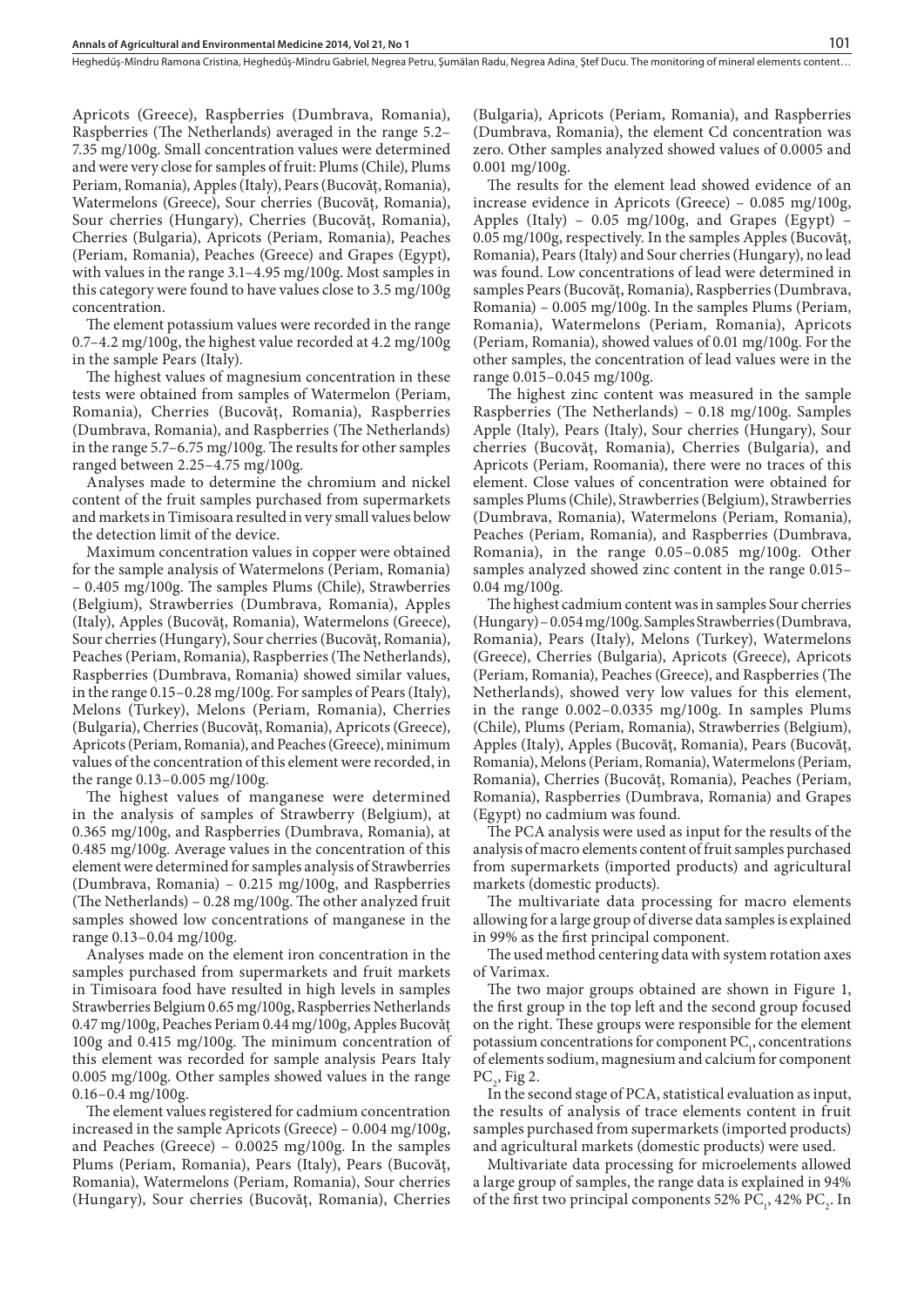

**Figure 1.** PC<sub>2</sub> vs. PC<sub>1</sub> scores graphic for PCA analysis using as input the macroelements content for analysed fruits samples



**Figure 2.** PC<sub>2</sub> vs. PC<sub>1</sub> records graphic for PCA analysis using as input the macroelements content in fruit samples analyzed

this case, the method centering data with system rotation axes of Varimax was used.

In Figure 3, the two groups are shown, the first group in the top left, the second group in the top right of the graph scores. Responsible for these groups, where the main component PC<sub>1</sub> are concentrations microelements manganese, iron



**Figure 3.** PC<sub>2</sub> vs. PC<sub>1</sub> scores graphic for PCA analysis using as input the contents of the microelements in fruits samples analyzed



**Figure 4.** PC<sub>2</sub> vs. PC<sub>1</sub> records graphic for PCA analysis using as input the microelements content in fruit samples analyzed

and zinc, respectively for the main component  $PC_2$  copper concentration (Fig. 4).

# **DISCUSSION**

The results of macro- and micro-element fruit measurements were compared with results obtained by other researchers at home and abroad, as well as some standards in force on the fruit content of heavy metals.

Sodium is an element the human body needs to regulate fluid balance, muscle contraction and nerve impulses. To maintain the equilibrium of water/sodium, excess sodium is excreted through the kidneys [9]. Reducing sodium in the diet can reduce high blood pressure in some people. This in turn can reduce the risk of heart disease or kidney disease and stroke. Research on the sodium content of apples has been made in which Nour et al. 2010 [10] obtained values of this element in the range, 0.26–8.92 mg/100g. In the presented research, the values of sodium content obtained were in the range mentioned above. Rodríguez et. al. 1999 [11], in research for the concentration of sodium in peaches, obtained results in the range 2.94. – 4.92 mg/100g. Çalışır et. al. [12] determined from samples of plums a concentration of this element of 40.46 mg / kg.

To maintain life and health, people need to consume and absorb adequate amounts of the element potassium ions in the form  $(K^+)$  through the intestinal tract, usually eaten in the form of potassium salts of organic acids in food (e.g, potassium citrate, potassium salt of citric acid). Foods with large amounts of potassium are vegetables (vegetables and fruits), which provide the greatest amount of potassium salts.

With regard to what constitutes an , adequate' amount of dietary potassium, in 2004–2006, the Institute of Medicine Division of the National Academy of Science (IOM) and its Food and Nutrition Board (FNB) [13] recommended that adult humans consume 4,700 milligrams (mg) of potassium per day. Nour et al. 2010 [10] determined in analysis performed of several varieties of fresh apples, concentrations of the element potassium in the range 82.25–160.85 mg/100g. Hacıseferoğulları et. al. [13] determined concentrations of the element potassium in apricots in the range of 33.3646– 22.029 mg/kg. Rodríguez et. al. 1999 [11] determined from several samples of peaches, potassium in the range 177.1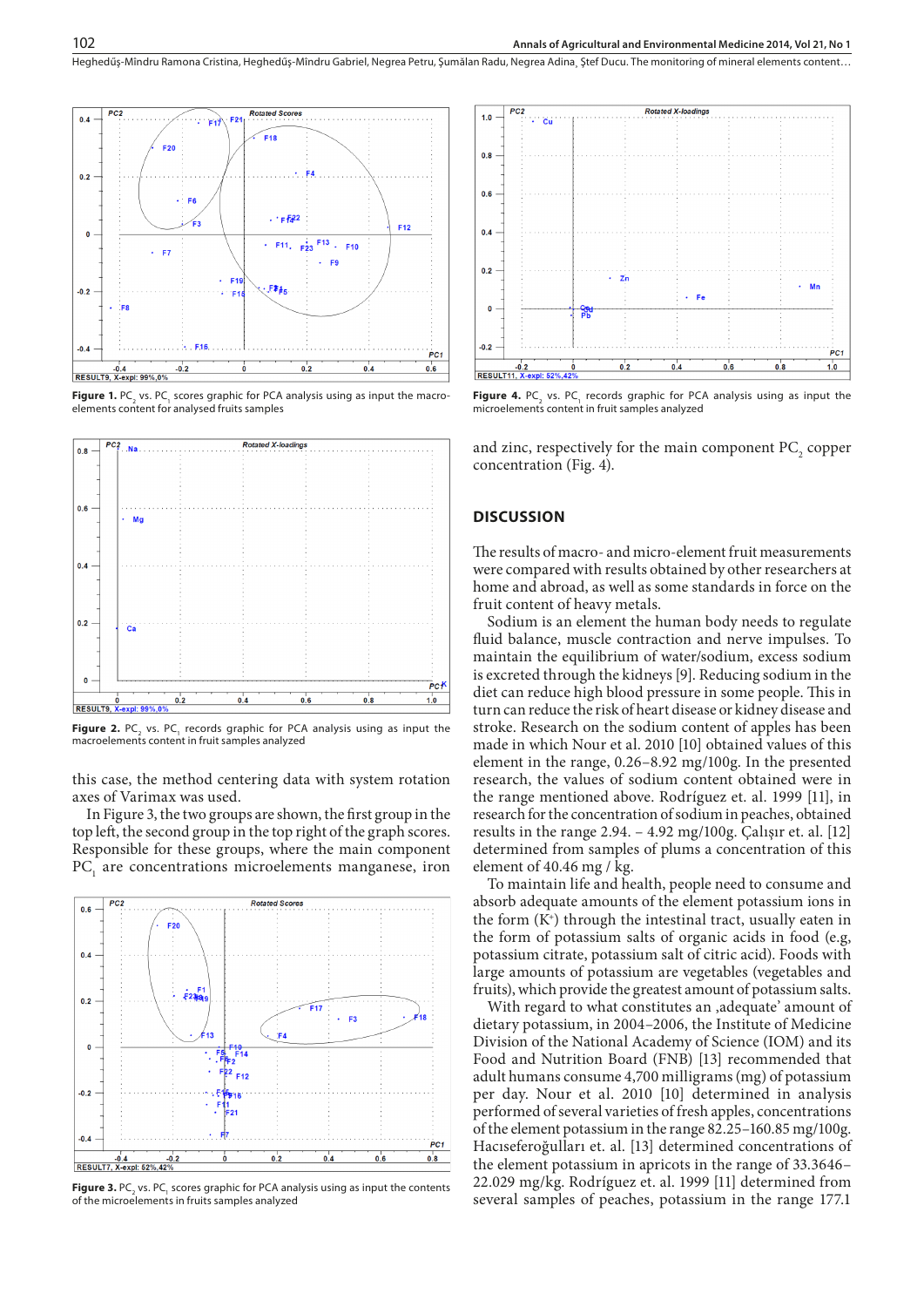–240.8 mg/100g, whereas El Kossori et. al. [14] determined a concentration of 559 mg/100g of potassium in pears.

Calcium is an essential mineral required for diverse physiological and biochemical functions in the human body. Data from surveys by the Thai Ministry of Public Health revealed that Thai people had insufficient calcium intake to meet the national RDI during most of their lives. The last survey in 1994 showed the average calcium intake of Thai people to be 344 mg/day, which is about 43% of Thai Recommended Daily Intake (Thai RDI, 800 mg calcium per day) [15].

Nour et al. 2010 [10] analyzed several samples of different apple varieties in which the concentration of calcium in the apple samples ranged between 1.75–8.74 mg/100g. Rodríguez et. al. [11] determined element concentrations of calcium in several samples of peaches to be within the range 5.1– 9.12 mg/100g. Pears in the sample were determined as having calcium concentrations much higher than those obtained in the presented study. El Kossori et. al. [14] determined the concentrations of calcium pear samples at 163 mg/100g, a value much higher than those obtained in the presented study. And investigations by Hacıseferoğulları et. al. [13], the element calcium concentration in apricot samples evaluated at 843.28–1896.53 ppm, was also much higher than the concentration obtained in the presented study. Analysis performed for samples of cherries resulted in concentrations of ppm calcium 1308.478.

Magnesium is an active component of several enzyme systems in which thymine pyrophosphate is a co-factor. Oxidative phosphorylation is greatly reduced in the absence of magnesium. Magnesium is also an essential activator for the phosphate-transferring enzymes myokinase, diphophopyridinenucleotide kinase, and creatine kinase. It also activates pyruvic acid carboxylase, pyruvic acid oxidase, and the condensing enzyme for the reactions in the citric acid cycle. It is also a constituent of bones, teeth, enzyme co-factor, (kinases, etc). The health status of the digestive system and the kidneys significantly influence magnesium status. Magnesium is absorbed in the intestines and then transported through the blood to cells and tissues. Approximately one-third to one-half of dietary magnesium is absorbed into the body.

Nour et al. [10] have determined from analyzed Apple samples, magnesium concentrations in the range 5.02– 11.83 mg/100g. Research has also been conducted on the concentration of the element magnesium in different samples of fruit. The results obtained by other researchers were 402.82–765.62 ppm for apricots [13], for peaches 8.62– 9.93 mg/100g [11], and for pears – 76.1 mg/100g [14]. In the presented study, the magnesium content of the fruit samples are much smaller than those obtained by other researchers.

Copper is a constituent of enzymes, such as cytochrome c oxidase, amine oxidase, catalase, peroxidase, ascorbic acid oxidase, cytochrome oxidase, plasma monoamine oxidase, erythrocuprin (ceruloplasmin), lactase, uricase, tyrosinase, cytosolic superoxide dismutase, etc., and it plays a role in iron absorption. Copper is an essential micro-nutrient necessary for the haematologic and neurologic systems. It is necessary for the growth and formation of bone, formation of myelin sheaths in the nervous system, assists in the incorporation of iron in haemoglobin, assists in the absorption of iron from the gastrointestinal tract (GIT), and in the transfer of iron from tissues to the plasma [6].

Nour et al. 2010 [10] have determined in samples of several varieties of apples, copper element concentrations in the range 0.003–0.007 mg/100g. Other measurements on the copper content of fruit were made by several researchers as follows: for cherries, Kalyoncu et al. [16] determined a concentration of 5.797 ppm copper, for watermelons, Sobukola et. al. [17] determined the concentration of the element copper at 0.004 mg/kg for grapes, melons, peaches, pears, strawberries and apricots, while Olalla et. al. 2004 [18] presented the following concentrations 0.052 mg/100g, 0.06 mg/100g, 0.06 mg/100g, 0.11mg/100g, 0.048 mg/100g, mg/100g 0.088 mg/100g.

Research carried out by the authors of the presewnted study in terms of copper concentration in fruit samples were within the values obtained by other researchers.

Manganese is a co-factor of hydrolase, decarboxylase, and transferase enzyme. It is involved in glycoprotein and proteoglycan synthesis and is a component of mitochondrial superoxide dismutase. Manganese is a co-factor in phosphohydrolases and phosphotransferases involved in the synthesis of proteoglycans in cartilage. Manganese is a part of the enzymes involved in urea formation, pyruvate metabolism, and the galactotransferase of connective tissue biosynthesis [6].

Manganese was analyzed from different varieties of apples by Nour et al. [10] who obtained results in the range 0.02– 0.06 mg/100g. Other researchers have collected and examined samples of fruit, for which the results were: for cherries Kalyoncu et. al. [16] determined the values of 4.649 ppm of manganese concentration; for more samples of peaches, Rodríguez et. al. [11], determined manganese concentrations in the range 0.06–0.09 mg/100g; for pears, El Kossori et. al. [14] obtained 6.99 mg/100g. And in the presented study, concentration of manganese were mostly in agreement with the results obtained by other researchers.

Iron functions as haemoglobin in the transport of oxygen. In cellular respiration, it functions as essential component of enzymes involved in biological oxidation, such as cytochromes c,  $c_1$ ,  $a_1$ , etc. Iron is an important constituent of succinate dehydrogenase as well as a part of the haeme of haemoglobin (Hb), myoglobin and the cytochromes. Iron is required for proper myelination of the spinal cord and white matter of the cerebellar folds in the brain, and is a cofactor for a number of enzymes involved in neurotransmitter synthesis. Iron is involved in the synthesis and packaging of neurotransmitters, their uptake and degradation into other iron-containing proteins which may directly or indirectly alter brain function [6].

Research carried out with respect to the element iron concentration in samples of fruit were conducted by researchers with the following results: for several varieties of apples, Nour et al. 2010 [10] obtained concentrations of the element iron in the range 0.19–0.40 mg/100g; for cherries, Kalyoncu et al. [16] determined concentrations of 23.21 ppm of iron; for peaches, Rodríguez et. al. [11] determined concentrations of this element in the range 0.18–0.24 mg/100g; while El Kossori et. al. [14] determined concentrations of the element iron at 16.5 mg/100g.

Cadmium has a long residence time in human tissues (10–40 years), especially in the kidneys. The toxic effects of cadmium are noticeable in various ways. It can interfere with some of the organism's enzymatic reactions, substituting zinc and other metals, manifesting its action in several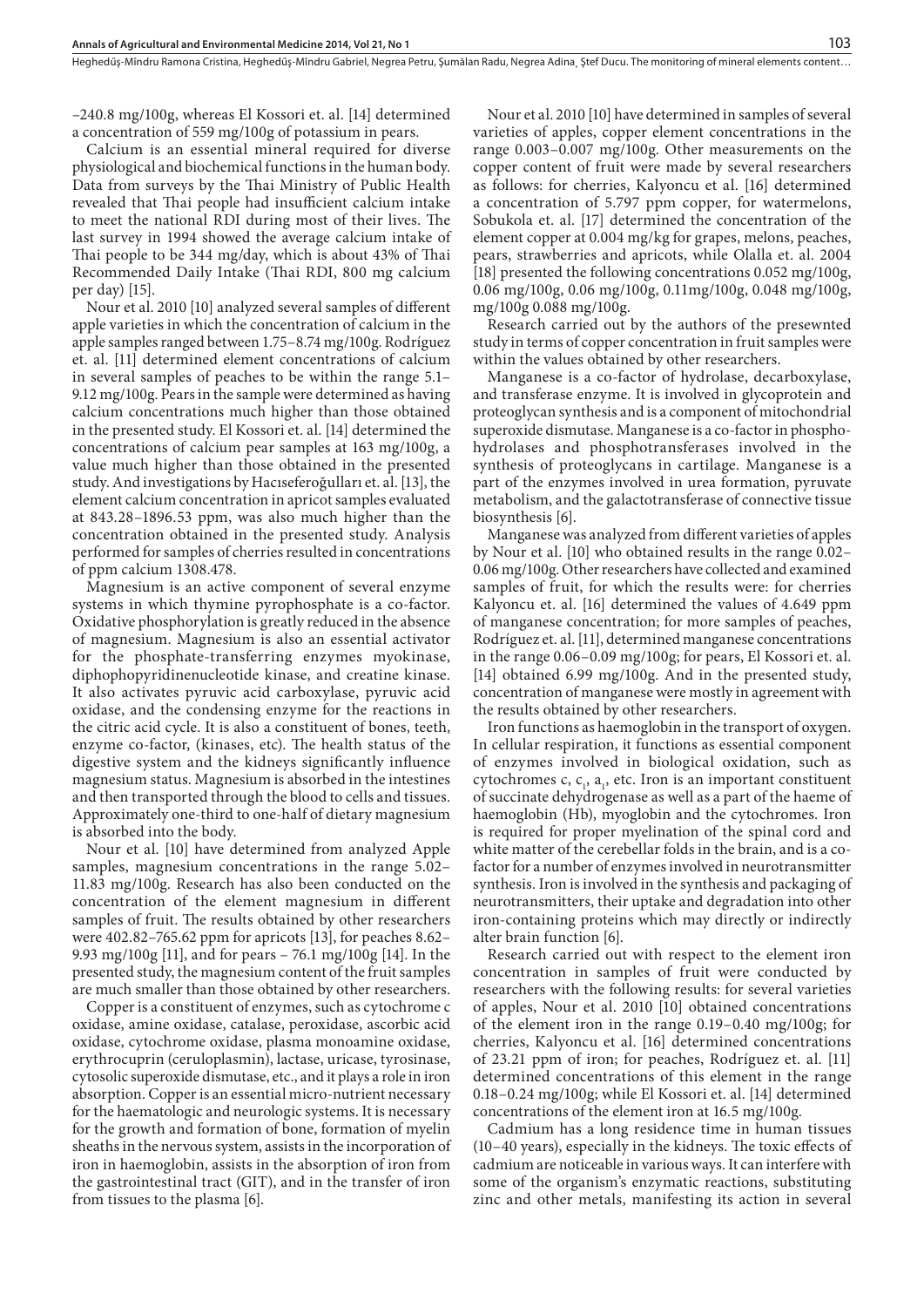pathological processes, such as renal dysfunctions, hypertension, arteriosclerosis, inhibition of growth, damage to the nervous system, bone demineralisation and endocrine disruption [19].

Previous research conducted by other researchers on the element cadmium have produced in the following results: Sobukola et. al. [17] obtained for watermelons – 0.004 mg/kg, apples – 0.004 mg/kg, grapes – 0.005 mg/kg, and Hakala et. al. [20] obtained a concentration in strawberries of 0.016 mg/ kg. Results obtained in the presented study on the cadmium content of fruit samples were within the results obtained by other researchers.

The element lead bio-accumulates in plants and animals, and its concentration is generally magnified in the food chain. Airborne lead can be deposited on soil, water and plants, thus reaching humans via the food chain. Lead is accumulated in the skeleton and causes renal tubular damage and may also give rise to kidney damage [21].

Research on the lead content of fruit have also been conducted by other researchers whose results were as follows: Sobukola et. al. [17], for watermelons – 0.108 mg/kg, grapes – 0.092 mg/kg and apples – 0.112mg/kg; Krejpcio et al. [22], for strawberries –  $0.074$  mg/kg, cherries –  $0.059$  mg/kg, pears – 0.042 mg/kg, and apples – 0.078 mg/kg. The results obtained for lead in fruit in the presented study are similar to results obtained by other researchers.

The element zinc is necessary for numerous enzymatic reactions and the absorption of diverse vitamins, mainly vitamins of the B complex. It is very important to maintain healthy skin, self-immunity, and good functioning of the prostate gland. Zinc is also necessary for the protection of the sexual hormones and for natural growth. In the same way as magnesium, zinc participates in about 200 metalloenzymatic reactions [19].

Results for this element were compared with results obtained by other researchers: Nour et al. [10] analyzed several varieties of apples and obtained the element concentrations in the range 0.07–0.26 mg zinc/100g. Krejpcio et. al. [22] took more samples and analyzed the fruit, obtaining the following results for zinc concentrations: strawberries – 3.43 mg/kg, cherries – 1.49 mg/kg, pears – 2.059 mg/kg, and apples – 1.72 mg/kg. Sobukola et. al. 2010 [65] analyzed several samples of fruits and obtained the following results: watermelon –  $0.047$  mg/kg, grapes –  $0.073$  mg/kg, and apples – 0.045 mg/kg. Olalla et. al. [18] obtained for melons – 0.09–0.29 mg/100g, peaches – 0.02 mg/100g, 0.1–0.12 – apples mg/100g, apricots – 0.07–0.1 mg/100g, pears – 0.16– 0.23 mg/100g, and strawberries – 0.09–0.22 mg/100g.

Cobalt is an indispensable element which is scattered in the atmosphere in a concentration of about 0.001%. It is found in the bivalent as well as trivalent state. Vegetables and fruits contains 0.009 mg/kg. Cobalt is usually included in vitamin  $B_{12}$  and its deficiency in that vitamin affects the consistency in the body. Cobalt deficiency is rare in humans, but cattle are effected with symptoms such as like anemia. The daily recommended range of cobalt in the human diet is 0.005 mg/day, and cobalt deficiency plays an additional role in producing anoxia and injuring the heart muscles [23].

Sobukola et. al. [17] obtained the following results for the element cobalt: watermelons – 0.021 mg/kg, grapes – 0.025 mg/kg, and apples – 0.02 mg/kg. Zahir et. al. [82] determined for samples of apples and apricots element concentrations of 0.407 μg/g and 1.049 μg/g of cobalt. Hussain et. al. [24] analyzed several varieties of apricots, the results of which were within the range 0.05–0.09 mg/100g. The results of the prsented study for concentrations of cobalt in fruit samples analyzed were within the results obtained by other researchers.

# **CONCLUSIONS**

Following the results obtained in the analysis of mineral elements, macro- and micro-elements, the following conclusions were drawn: the maximum sodium values recorded for samples of Melon Periam were 9.35 mg/100g and Watermelon Periam – 7.35. mg/100g; potassium showed the highest values in the tests performed on samples of Apricots (Periam, Romania) – 210.5 mg/100g and Peaches (Periam, Romania) – 186.5 mg/100g. The largest calcium concentration values were determined from samples of Pears (Italy) – 4.2. mg/100g' and Sour cherries (Bucovăţ, Romania) – 2.5 mg/100g. Maximum values of the element magnesium in samples were obtained in Raspberries (The Netherlands) – 6.75 mg/100g and Raspberry (Dumbarva, Romania) – 6.35 mg/100g. PCA statistical analysis, using as input concentration values in the macro-elements (sodium, potassium, calcium and magnesium) led to very good correlation being obtained in samples of fruit affected by assimilation, to a greater extent, of the element sodium; to a lesser extent – magnesium and calcium, in the case of principal components PC1, PC2 component element potassium respectively**.**

The results obtained in terms of content in micro samples of fruit have resulted in the following conclusions.

Fruit samples analyzed showed higher assimilation for micro-elements, copper, manganese, iron and zinc. Thus, the maximum concentration of copper in the sample was recorded in Watermelons (Periam, Romania) – 0.405 mg/100g and Plums (Chile) – 0.28 mg/100g.

The element manganese showed high concentrations for samples: Raspberries (Dumbrava, Romania) – 0.485 mg/100g and Strawberries (Belgium) – 0.365 mg/100g. A greater assimilation of the element iron in the samples were recorded in Raspberries (Dumbrava, Romania) – 0.24 mg/100g and Strawberries (Belgium) – 0.18 mg/100g. The element cadmium in a sample of Apricots.

(Greece) was recorded at the highest concentration of 0.004 mg/100g. In Apricots (Greece) and Melons (Periam, Romania) samples the largest element assimilation was recorded – 0085 mg/100g and 0.042 mg/100g, respectively.

The highest concentrations of zinc were found in samples of Raspberries (The Netherlands) – 0.18 mg/100g and Raspberries (Dumbrava, Romania) – 0.085 mg/100g.

The element cobalt in samples of Sour cherries (Hungary), Watermelons (Greece) and Raspberries (The Netherlands) recorded the highest concentrations: 0.054 mg/100g, 0.0335 mg/100g and 0.033 mg/100g, respectively.

PCA statistical analysis, using as input values the concentrations of micro-elements (Cu, Mn, Fe, Cd, Pb, Zn and Co) resulted in very good correlations in the fruits samples. The first component  $PC_1$  had a major influence in the classification of the samples in the form of the element manganese, followed to a lesser extent by the elements iron and zinc. In the groups obtained for PC<sub>2</sub> the principal